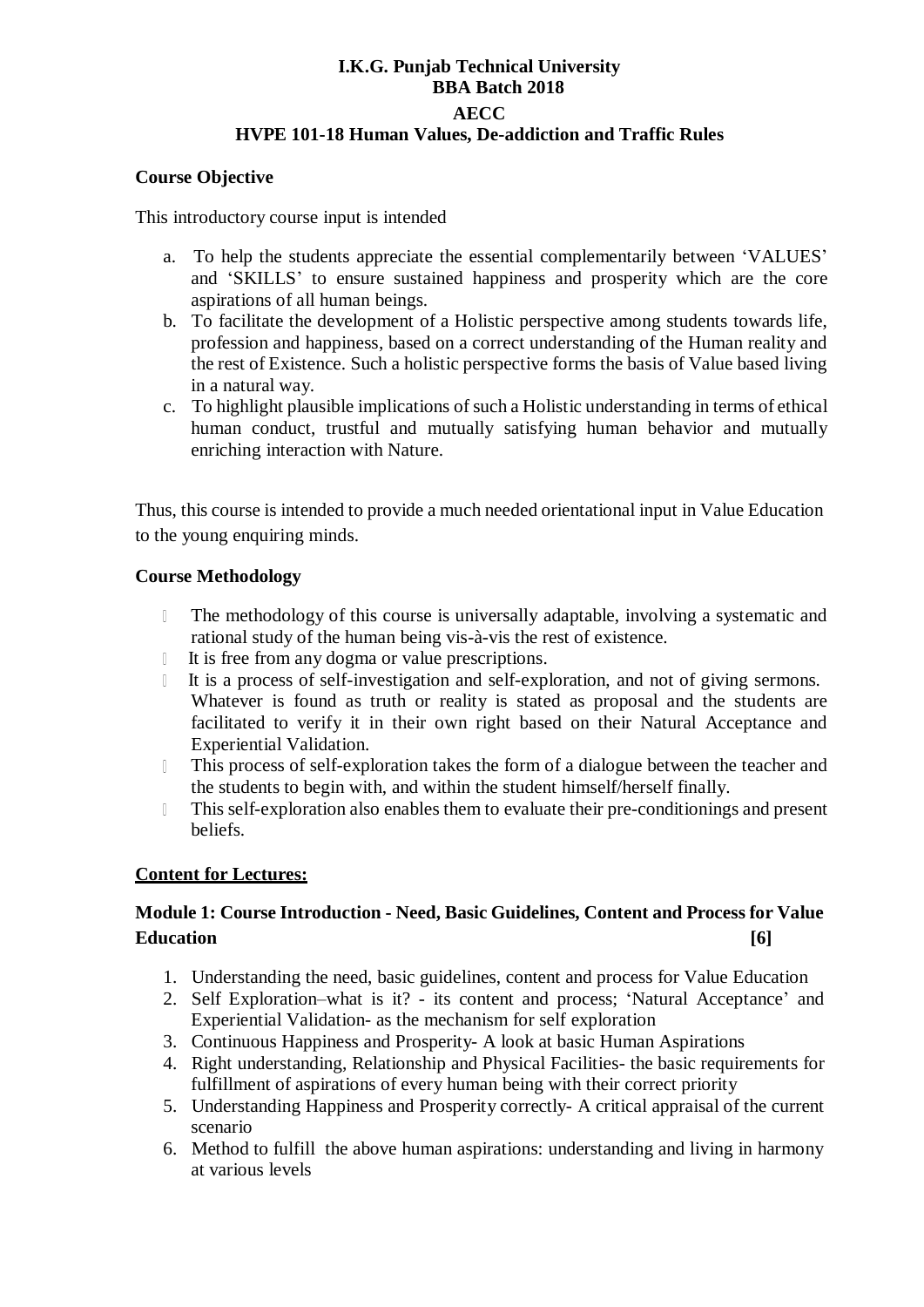#### **I.K.G. Punjab Technical University BBA Batch 2018**

# **Module 2: Understanding Harmony in the Human Being - Harmony in Myself! [6]**

- 7. Understanding human being as a co-existence of the sentient 'I' and the material 'Body'
- *8.* Understanding the needs of Self ('I') and 'Body' *Sukh* and *Suvidha*
- 9. Understanding the Body as an instrument of 'I' (I being the doer, seer and enjoyer)
- 10. Understanding the characteristics and activities of 'I' and harmony in 'I'
- 11. Understanding the harmony of I with the Body: *Sanyam* and *Swasthya*; correct appraisal of Physical needs, meaning of Prosperity in detail
- 12. Programs to ensure *Sanyam* and *Swasthya*
	- Practice Exercises and Case Studies will be taken up in Practice Sessions.

# **Module 3: Understanding Harmony in the Family and Society- Harmony in Human-Human Relationship**

**[6]**

- 13. Understanding harmony in the Family- the basic unit of human interaction
- *14.* Understanding values in human-human relationship; meaning of *Nyaya* and program for its fulfillment to ensure *Ubhay-tripti*; Trust (*Vishwas)* and Respect (*Samman)* as the foundational values of relationship
- 15. Understanding the meaning of *Vishwas*; Difference between intention and
- competence 16. Understanding the meaning of *Samman*, Difference between respect and
- differentiation; the other salient values in relationship *17.* Understanding the harmony in the society (society being an extension of family): *Samadhan, Samridhi, Abhay, Sah-astitva* as comprehensive Human Goals
- 18. Visualizing a universal harmonious order in society- Undivided Society (*Akhand Samaj),* Universal Order (*Sarvabhaum Vyawastha )*- from family to world family! - Practice Exercises and Case Studies will be taken up in Practice Sessions.

# **Module 4: Understanding Harmony in the Nature and Existence - Whole existence as Co-existence [4]**

- *19.* Understanding the harmony in the Nature
- 20. Interconnectedness and mutual fulfillment among the four orders of naturerecyclability and self-regulation in nature
- 21. Understanding Existence as Co-existence (*Sah-astitva*) of mutually interacting units in all-pervasive space
- 22. Holistic perception of harmony at all levels of existence
	- Practice Exercises and Case Studies will be taken up in Practice Sessions.

# **Module 5: Implications of the above Holistic Understanding of Harmony on Professional Ethics**

**[6]**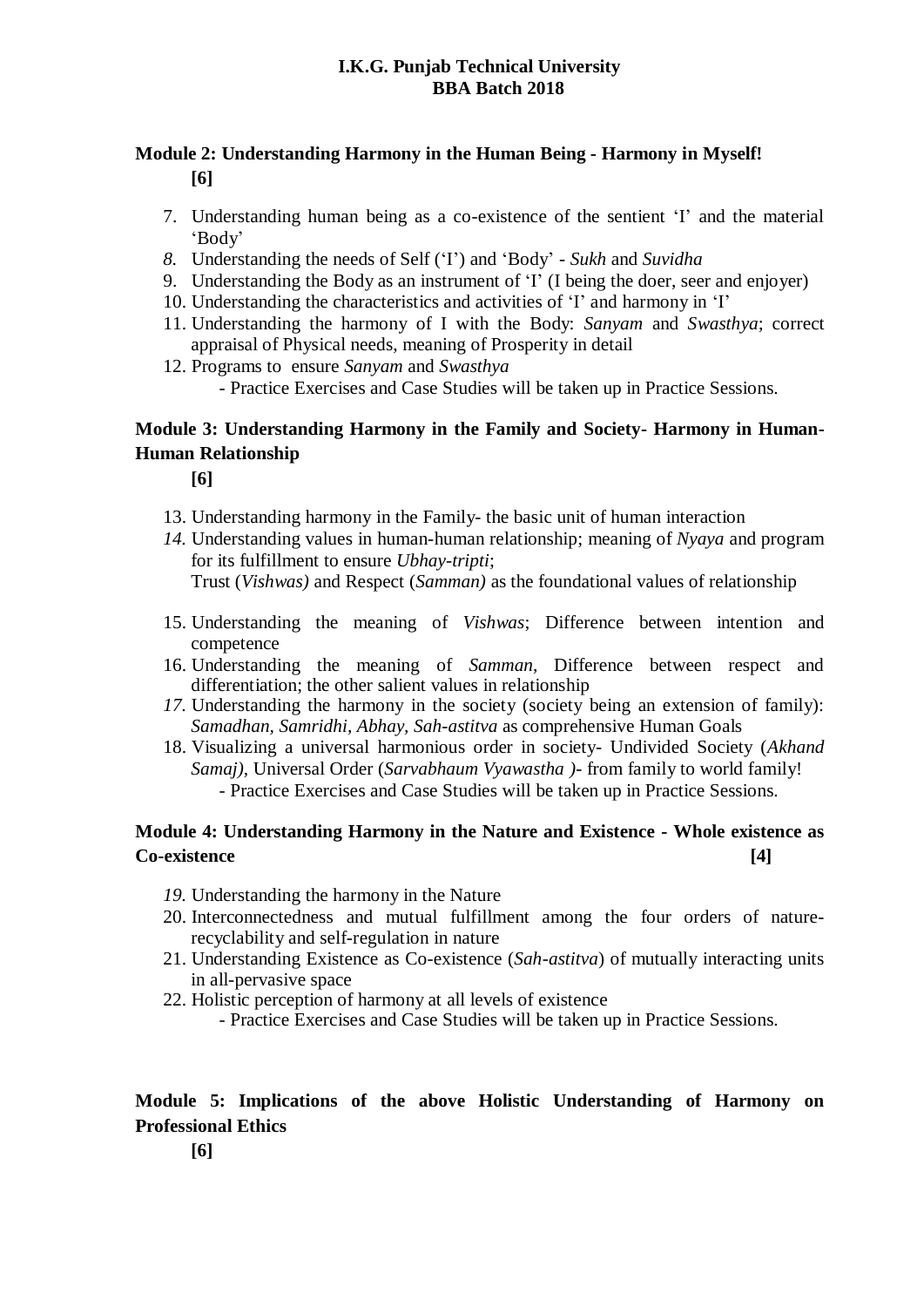#### **I.K.G. Punjab Technical University BBA Batch 2018**

- 23. Natural acceptance of human values
- 24. Definitiveness of Ethical Human Conduct
- 25. Basis for Humanistic Education, Humanistic Constitution and Humanistic Universal Order
- 26. Competence in professional ethics:

a) Ability to utilize the professional competence for augmenting universal human order,

b) Ability to identify the scope and characteristics of people-friendly and ecofriendly production systems,

c) Ability to identify and develop appropriate technologies and management patterns for above production systems.

- 27. Case studies of typical holistic technologies, management models and production systems
- 28. Strategy for transition from the present state to Universal Human Order:
	- a) At the level of individual: as socially and ecologically responsible engineers, technologists and managers
		- b) At the level of society: as mutually enriching institutions and organizations

# **Text Book**

R R Gaur, R Sangal, G P Bagaria, 2009, *A Foundation Course in Value Education*.

#### **Reference Books**

1. Ivan Illich, 1974, *Energy & Equity,* The Trinity Press, Worcester, and HarperCollins, USA

2. E.F. Schumacher, 1973, *Small is Beautiful: a study of economics as if people mattered*, Blond & Briggs, Britain.

3. A Nagraj, 1998, *Jeevan Vidya ek Parichay,* Divya Path Sansthan, Amarkantak.

4. Sussan George, 1976, *How the Other Half Dies,* Penguin Press. Reprinted 1986, 1991

5. PL Dhar, RR Gaur, 1990, *Science and Humanism*, Commonwealth Purblishers.

6. A.N. Tripathy, 2003, *Human Values*, New Age International Publishers.

7. Subhas Palekar, 2000, *How to practice Natural Farming,* Pracheen(Vaidik) Krishi Tantra Shodh, Amravati.

8. Donella [H. Meadows,](http://en.wikipedia.org/wiki/Donella_Meadows) Dennis [L. Meadows](http://en.wikipedia.org/wiki/Donella_Meadows)[, Jorgen Randers, William W.](http://en.wikipedia.org/wiki/J%C3%B8rgen_Randers) Behrens III, 1972, *Limits to Growth – Club of Rome's report*, Universe Books.

9. E G Seebauer & Robert L. Berry, 2000, *Fundamentals of Ethics for Scientists & Engineers ,* Oxford University Press

10. M Govindrajran, S Natrajan & V.S. Senthil Kumar, *Engineering Ethics (including Human Values)*, Eastern Economy Edition, Prentice Hall of India Ltd.

11. B P Banerjee, 2005, *Foundations of Ethics and Management,* Excel Books.